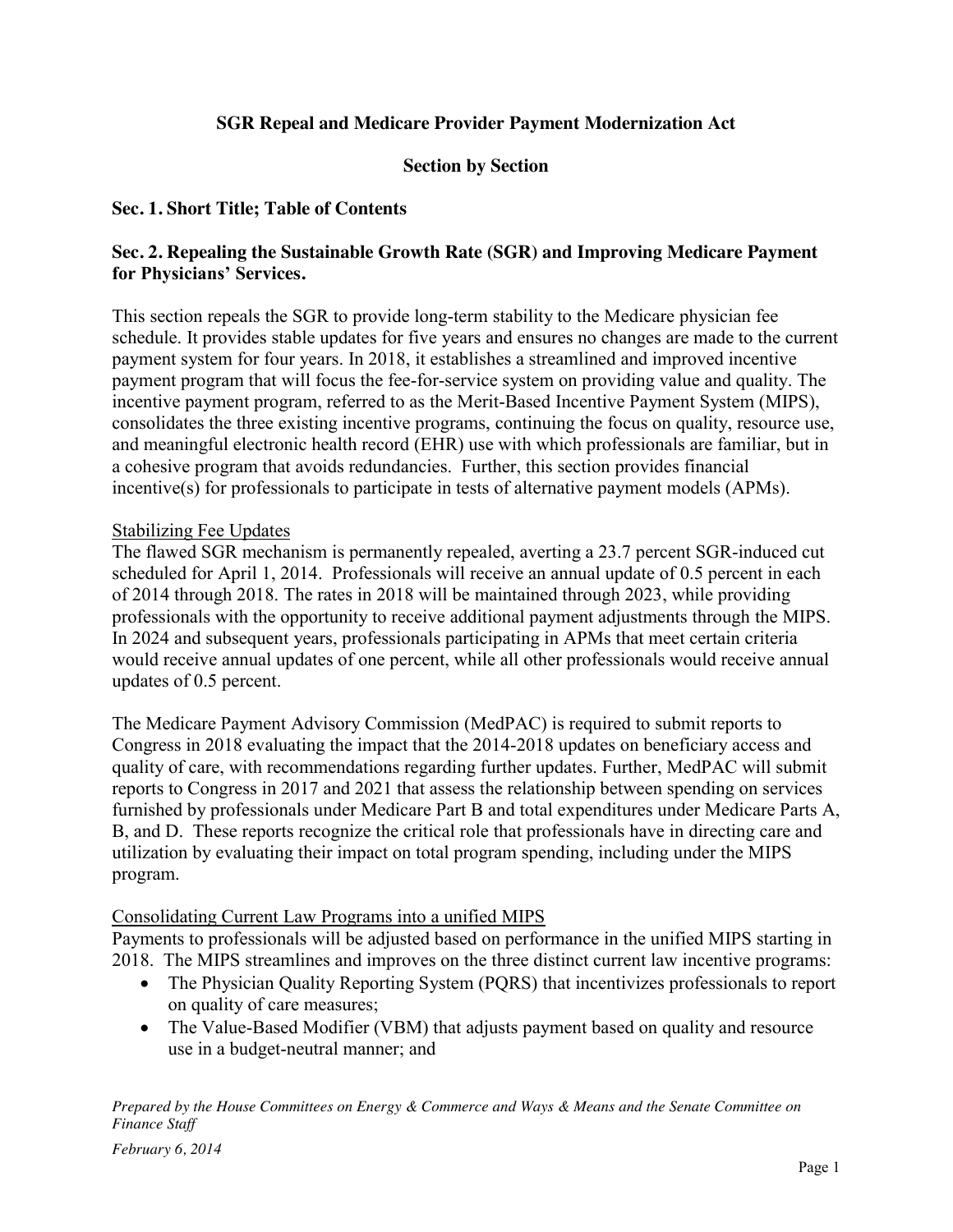• Meaningful use of EHRs (EHR MU) that entails meeting certain requirements in the use of certified EHR systems.

# Sunsetting Current Law Incentive Program Payment Implications

The payment implications associated with the current law incentive program penalties are sunset at the end of 2017, including the 2 percent penalty for failure to report PQRS quality measures and the 3 percent (increasing to 5 percent in 2019) penalty for failure to meet EHR MU requirements. The money from penalties that would have been assessed would now remain in the physician fee schedule, significantly increasing total payments compared to the current law baseline.

## Professionals to Whom MIPS Applies

The MIPS will apply to: doctors of medicine or osteopathy, doctors of dental surgery or dental medicine, doctors of podiatric medicine, doctors of optometry, chiropractors, physician assistants, nurse practitioners, clinical nurse specialists, and certified registered nurse anesthetists beginning in 2018. Other professionals paid under the physician fee schedule may be included in the MIPS beginning in 2020, provided there are viable performance metrics available. Professionals who treat few Medicare patients, as well as professionals who receive a significant portion of their revenues from eligible APM(s) will be excluded from the MIPS.

## MIPS Assessment Categories

The MIPS will assess the performance of eligible professionals in four categories: quality; resource use; EHR Meaningful Use; and clinical practice improvement activities.

- 1. Quality. Measures used for this performance category will be published annually in the final measures list developed under the methodology specified below. In addition to measures used in the existing quality performance programs (PQRS, VBM, EHR MU), the Secretary would solicit recommended measures and fund professional organizations and others to develop additional measures. Measures used by qualified clinical data registries may also be used to assess performance under this category.
- 2. Resource Use. The resource use category will include measures used in the current VBM program. The methodology that CMS is currently developing to identify resources associated with specific care episodes would be enhanced through public input and an additional process that directly engages professionals. The additional process allows professionals to report their specific role in treating the beneficiary (e.g., primary care or specialist) and the type of treatment (e.g., chronic condition, acute episode). This additional process addresses concerns that algorithms and patient attribution rules fail to accurately link the cost of services to a professional. Resource use measurement would also reflect additional research and recommendations on how to improve risk adjustment methodologies to ensure that professionals are not penalized for serving sicker or more costly patients.
- 3. Meaningful Use. Current EHR Meaningful Use requirements, demonstrated by use of a certified system, will continue to apply in order to receive credit in this category. To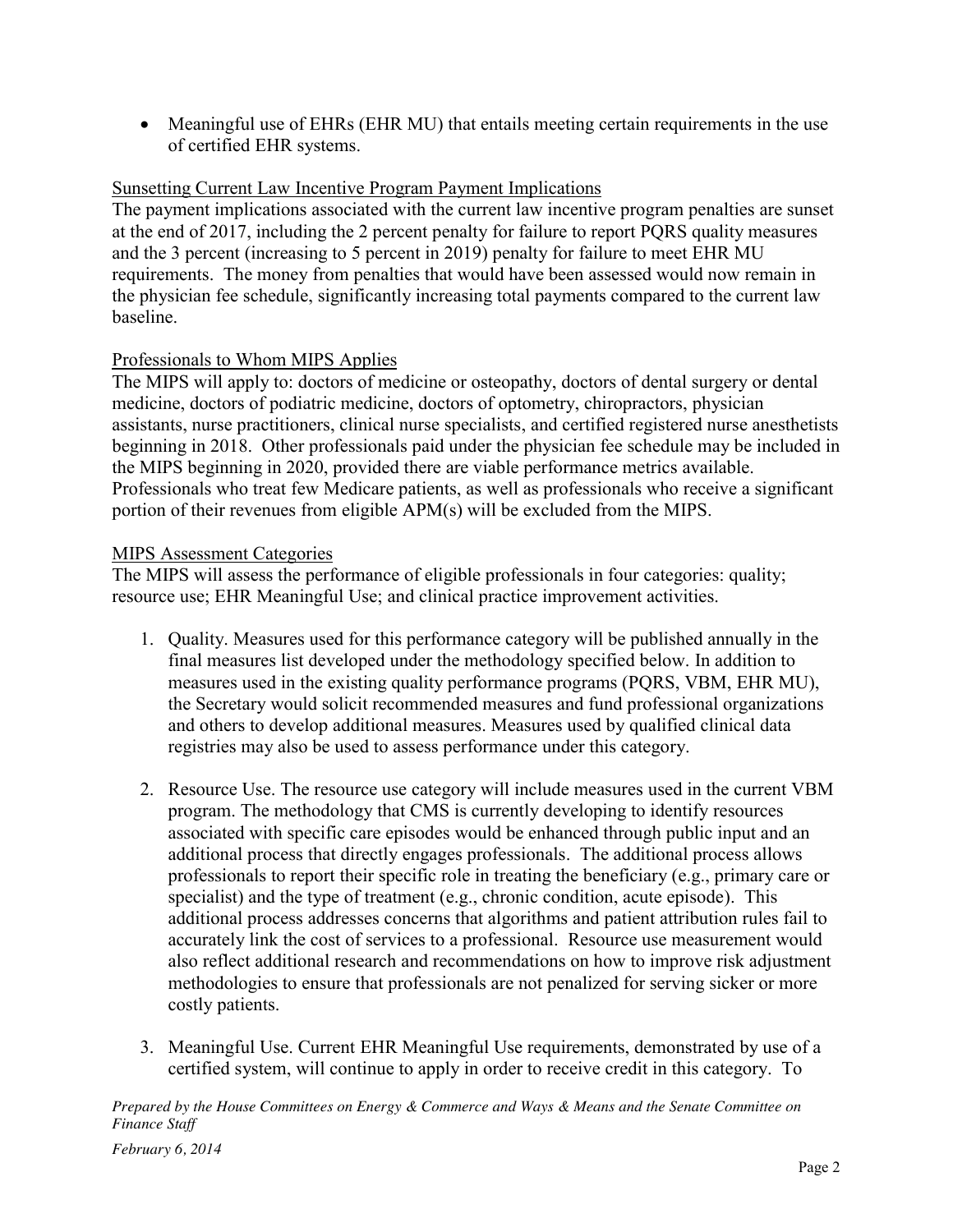prevent duplicative reporting, professionals who report quality measures through certified EHR systems for the MIPS quality category are deemed to meet the meaningful use clinical quality measure component.

4. Clinical Practice Improvement Activities. Professionals will be assessed on their effort to engage in clinical practice improvement activities. Incorporation of this new component gives credit to professionals working to improve their practices and facilitates future participation in APMs. The menu of recognized activities will be established in collaboration with professionals. Activities must be applicable to all specialties and attainable for small practices and professionals in rural and underserved areas.

#### Annual List of Quality Measures Used in MIPS

Every year, the Secretary, through notice and comment rulemaking, will publish a list of quality measures to be used in the forthcoming MIPS performance period. Updates and modifications to the list of quality measures will also occur through this process. Eligible professionals will select which measures on the final list to report and be assessed on.

Eligible professional organizations and other relevant stakeholders will identify and submit quality measures to be considered for selection and to identify and submit updates to the measures already on the list. Measures may be submitted regardless of whether such measures were previously published in a proposed rule or endorsed by a consensus-based entity that holds a contract with the Centers for Medicare and Medicaid Services (CMS). Any measure selected for inclusion in such list that is not endorsed by a consensus-based entity must be evidencebased.

To the extent practicable, quality measures selected for inclusion on the final list will address all five of the following quality domains: clinical care, safety, care coordination, patient and caregiver experience, and population health and prevention. Before including a new measure in the final list, the Secretary will submit the measure for publication in an applicable specialtyappropriate peer-reviewed journal, including the method for developing and selecting the measure.

Qualified clinical data registry measures, many of which are maintained by physician specialty organizations, and existing quality measures will not be subject to these additional requirements and will be automatically included in the first program year's final list of quality measures. These measures will remain in the MIPS program unless they are removed under the rulemaking process.

#### Composite Performance Score

Professionals will receive a composite performance score of 0-100 based on their performance in each of the four performance categories listed above. Professionals will only be assessed on the categories, measures, and activities that apply to them. Scoring weights for performance categories, measures, and activities may be adjusted as necessary, to account for a professional's ability to successfully report on such category measure or activity and to ensure that individuals are measured on an equitable basis.

*Prepared by the House Committees on Energy & Commerce and Ways & Means and the Senate Committee on Finance Staff*

*February 6, 2014*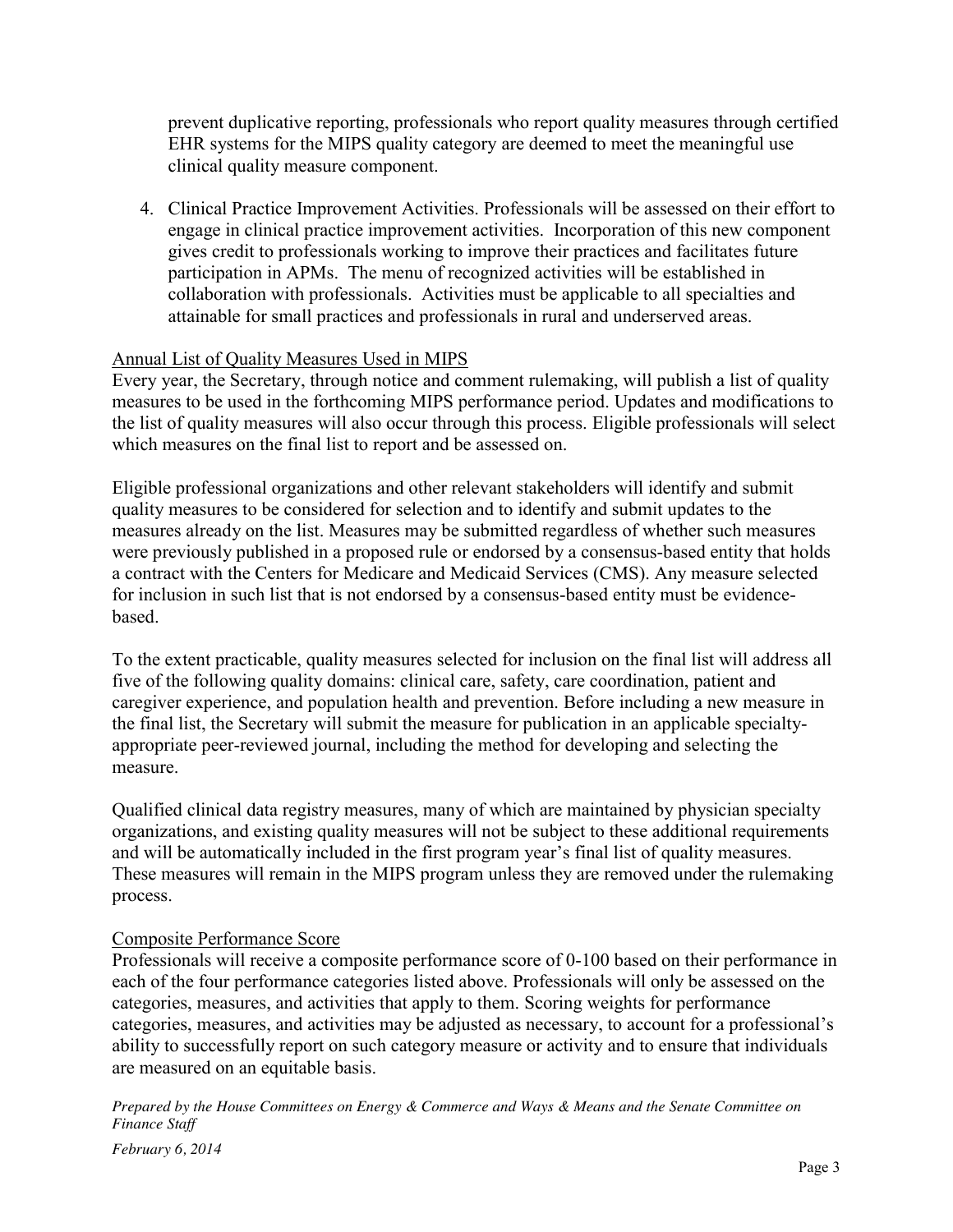To incentivize improved performance, professionals will also receive credit for improvement from one year to the next in the determination of their quality and resource use performance category score and may receive credit for improvement in clinical practice improvement activities.

# MIPS Payment Adjustment

Each eligible professional's composite score will be compared to a performance threshold. The performance threshold will be the mean or median of the composite performance scores for all MIPS eligible professionals during a period prior to the performance period. Professionals will know what composite score they must achieve to obtain incentive payments and avoid penalties at the beginning of each performance period.

Payment adjustments will follow a linear distribution. Eligible professionals whose composite performance scores fall above the threshold will receive positive payment adjustments and eligible professionals whose composite performance scores fall below the threshold will receive negative payment adjustments.

- Negative adjustments Negative payment adjustments will be capped at four percent in 2018, five percent in 2019, seven percent in 2020, and nine percent in 2021. Eligible professionals whose composite performance score falls between 0 and  $\frac{1}{4}$  of the threshold will receive the maximum possible negative payment adjustment for the year. Professionals with composite performance scores closer to the threshold will receive proportionally smaller negative payment adjustments. These negative payment adjustments for eligible professionals whose composite performance scores fall below the threshold will fund positive payment adjustments to professionals with composite performance scores above the threshold.
- Zero adjustments Eligible professionals whose composite performance score is at the threshold will not receive a MIPS payment adjustment.
- Positive adjustments Eligible professionals whose composite performance scores are above the threshold will receive positive payment adjustments. Eligible professionals with higher performance scores will receive proportionally larger incentive payments up to a maximum of three times the annual cap for negative payment adjustments.
	- o Additional Incentive Payment An additional performance threshold for exceptional performance will be set at the  $25<sup>th</sup>$  percentile of the range between the initial performance threshold and 100 (*e.g.*, if the performance threshold is a score of 60, the additional performance threshold would be a score of 70) or the  $25<sup>th</sup>$  percentile of actual composite performance scores for MIPS eligible professionals with composite scores at or above the initial performance threshold (*i.e.*, 75 percent of professionals who receive a positive payment adjustment would receive an additional payment adjustment). Eligible professionals with composite scores above the additional performance threshold will receive an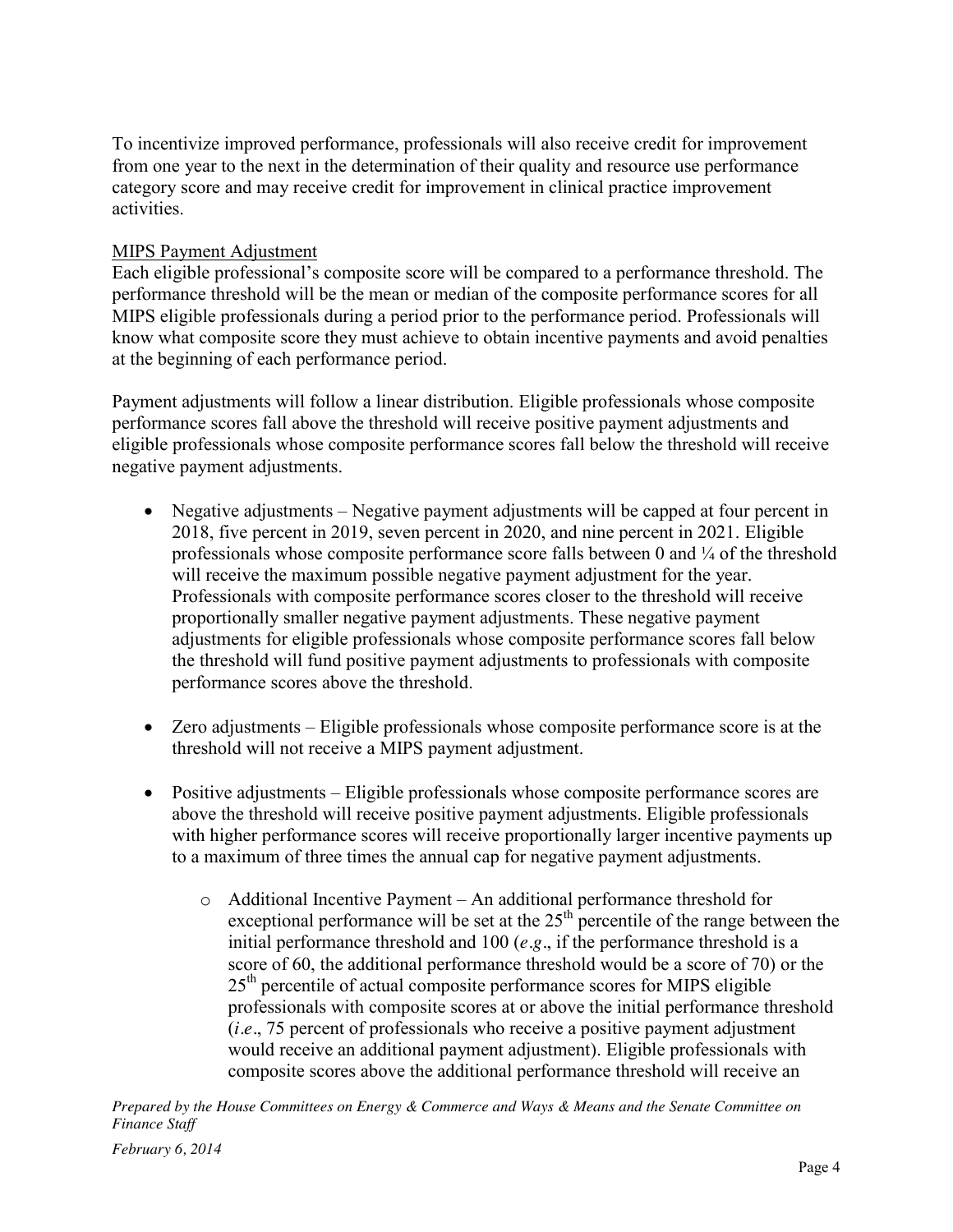additional incentive payment. Aggregate additional incentive payments will be capped at \$500 million per year for each of 2018 through 2023. Additional incentive payments will be allocated according to a linear distribution, with better performers receiving larger incentive payments. These payments will enable some professionals to receive incentive payments even if all professionals score above the initial threshold.

A professional's payment adjustment in one year will have no impact on their payment adjustment in a future year.

The Government Accountability Office (GAO) is required to evaluate the MIPS and issue reports in 2018 and 2021, including an assessment of the professional types, practice sizes, practice geography, and patient mix that are receiving MIPS payment increases and reductions.

#### Expanded Participation Options and Tools to Enable Success

Professionals will have the flexibility to participate in MIPS in a way that best fits their practice environment. These options include: use of EHRs, use of qualified clinical data registries maintained by physician specialty organizations, and the option to be assessed as a group, as a "virtual" group, or with an affiliated hospital or facility.

Technical assistance will be available to help practices with 15 or fewer professionals improve MIPS performance or transition to APMs. Priority will be given to practices with low MIPS scores and those in rural and underserved areas. Funding will be \$40 million annually from 2014 to 2018, with \$10 million reserved for practices in areas designated as health professional shortage areas or medically underserved areas.

Professionals will receive confidential feedback on performance in the quality and resource use categories at least quarterly, likely through a web-based portal. Professionals may also receive confidential feedback on performance through qualified clinical data registries.

## Encouraging Participation in APMs

Professionals who receive a significant share of their revenues through an APM(s) that involves risk of financial losses and a quality measurement component will receive a five percent bonus each year from 2018-2023. A patient-centered medical home APM will be exempted from the downside financial risk requirement if proven to work in the Medicare population. Two tracks will be available for professionals to qualify for the bonus. The first option will be based on receiving a significant percent of Medicare revenue through an APM; the second will be based on receiving a significant percent of APM revenue combined from Medicare and other payers. The second option makes it possible for professionals to qualify for the bonus even if Medicare APM options are unavailable in their area. If no Medicaid APM is available in a state, a professional's Medicaid revenue will not be counted against the proportion of revenue in an APM. In states where Medicaid APMs are available, Medicaid medical homes will also be exempted from downside financial risk if they are proven to work in the Medicaid population.

Professionals who meet these criteria will be excluded from the MIPS assessment and most EHR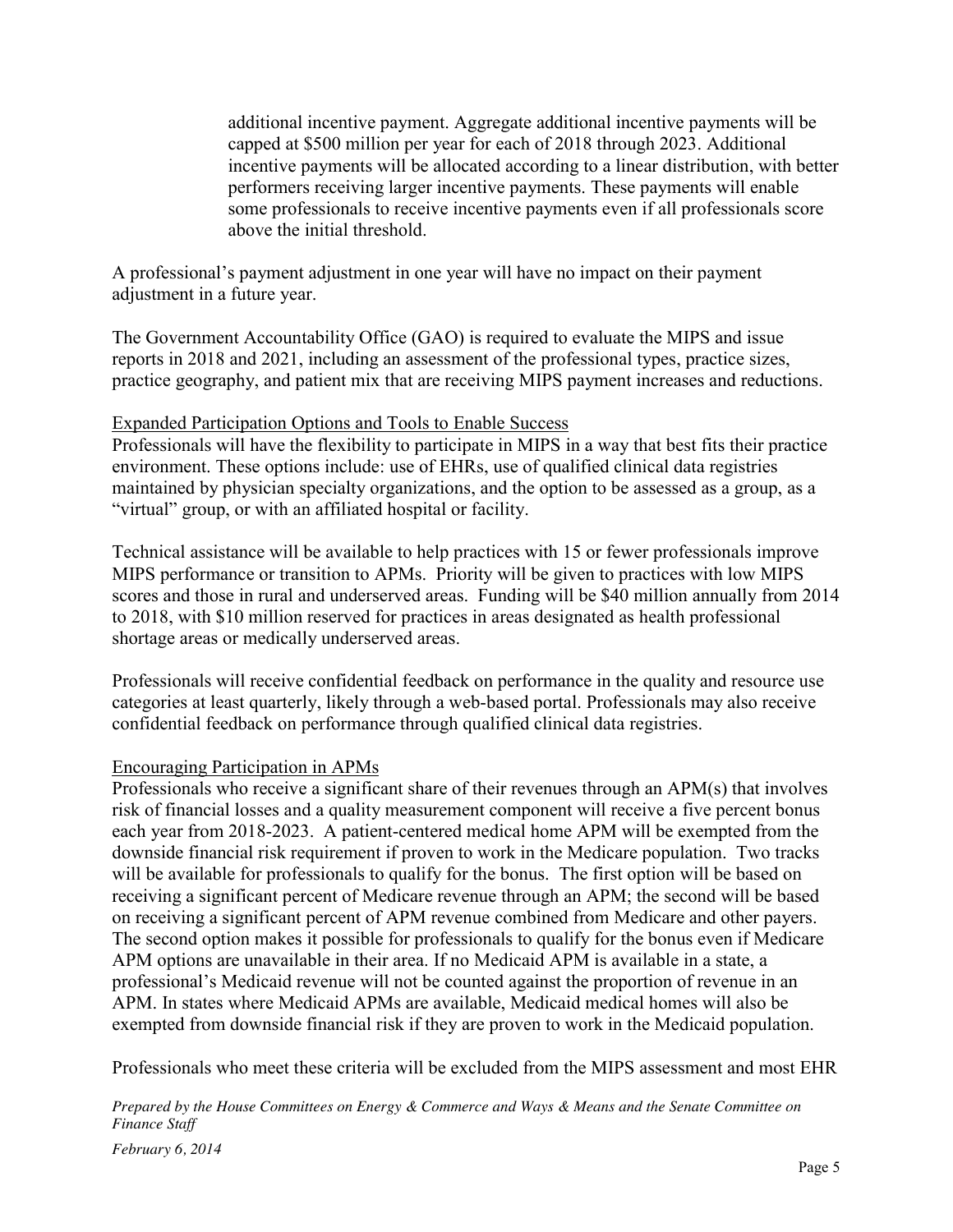meaningful use requirements.

The bonus payment for APM participation encourages professionals to consider participation and testing of new APMs, recognizes that practice changes are needed to facilitate such participation, and promotes the alignment of incentives across payers.

To make the bonus opportunity available to the greatest number of professionals, the Secretary is specifically encouraged to test APMs relevant to specialty professionals, professionals in small practices, and those that align with private and state-based payer initiatives. Further, a Technical Advisory Committee will be established to consider physician-focused APM proposals. CMS would be required to provide a detailed response to TAC-recommended APMs. The section also requires HHS to identify potential fraud vulnerabilities in APMs.

# **Sec. 3. Priorities and Funding for Quality Measure Development**

## Measure Development Plan

Gaps in quality measurement programs will be addressed to ensure meaningful measures on which to assess professionals and funding will be provided for measure development priorities. The Secretary, with stakeholder input, is required to develop and publish a plan for the development of quality measures for use in the MIPS and in APMs, taking into account how measures from the private sector and integrated delivery systems could be utilized in the Medicare program. The plan, which must be finalized by May 1, 2015, will prioritize outcome measures, patient experience measures, care coordination measures, and measures of appropriate use of services, and consider gaps in quality measurement and applicability of measures across health care settings. The Secretary will contract with entities, which could include physician organizations, to develop priority measures and focus on measures that can be reported through an EHR.

## Annual Report

By May 1, 2016, and annually thereafter, the Secretary is required to report on the progress made in developing quality measures. The report will include descriptions of the number of measures developed, including the name and type of each measure. The report will also include descriptions of the measures under development, including an estimated timeline for completion of such measures, as well as quality areas being considered for future measure development.

## Funding

Funding will be \$15 million annually in 2014 to 2018 for professional quality measure development. The funding will remain available through fiscal year 2021.

## **Sec. 4. Encouraging Care Management for Individuals with Chronic Care Needs**

In order to encourage the management of care for individuals with chronic conditions, at least one payment code for care management services will be established for professionals treating such individuals. Payment for such services will be made to professionals practicing in a patientcentered medical home or comparable specialty practice certified by an organization(s)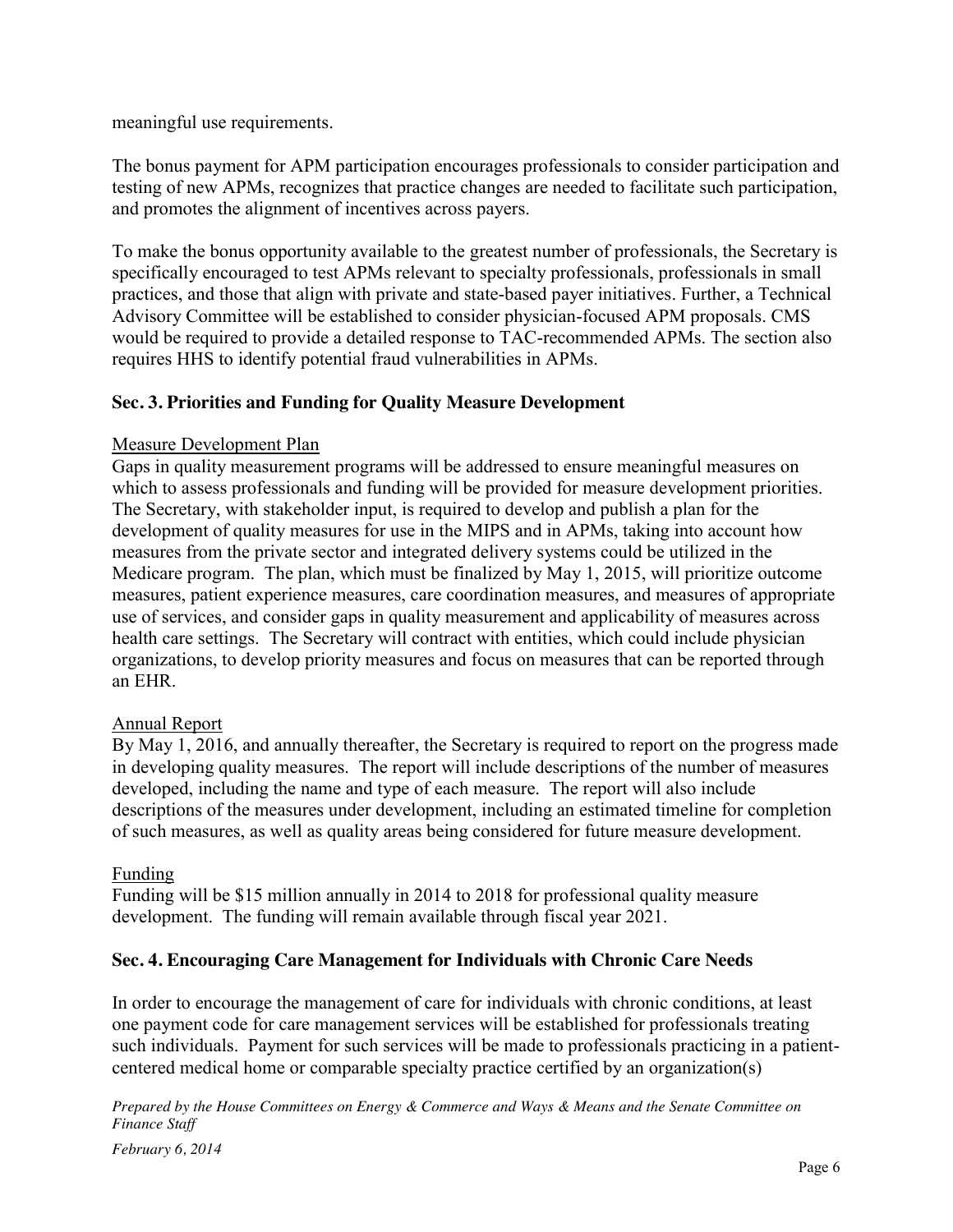recognized by the Secretary. In order to prevent duplicative payments, only one professional or group practice will receive payment for these services provided to an individual during a specified period. Payment for these codes will be budget-neutral within the physician fee schedule. Finally, payments for chronic care management would not require that an annual wellness visit or an initial preventive physician examination be furnished as a condition of payment.

## **Sec. 5. Ensuring Accurate Valuation of Services Under the Physician Fee Schedule**

#### Collection of Information to Assist in Accurate Valuation of Services

The Secretary is permitted to collect information from professionals and other providers and suppliers to assist in accurate valuation of service-level payments under the fee schedule. Such information may include: practice expense inputs, time involved in furnishing services, cost and charge data, and other elements the Secretary believes can be used to improve the valuation of services. The information may be collected via such mechanisms as surveys, practice logs, facility records, electronic health records, etc. The Secretary may only use this information in valuing services through notice and comment rulemaking. Starting in 2014, \$2 million in annual funding is available to compensate professionals who submit the requested information.

#### Potentially Misvalued Codes

The list of criteria the Secretary can use to identify potentially misvalued services is expanded to include codes: that account for a majority of spending under the physician fee schedule; with substantial changes in procedure time; for which there may be a change in the site of service or a significant difference in payment between sites of service; services that may have greater efficiencies when performed together; or, with high practice expenses or high cost supplies.

The legislation sets an annual target for identifying misvalued services of 0.5 percent of the estimated amount of fee schedule expenditures in 2015, 2016, 2017, and 2018. If the target is met, that amount is redistributed in a budget-neutral manner within the physician fee schedule. If the target is not met, fee schedule payments for the year are reduced by the difference between the target and the amount of misvalued services identified in a given year. If the target is exceeded, the amount in excess of the target is credited toward the following year's target.

Beginning with the 2015 physician fee schedule, total downward relative value unit (RVU) adjustments for a service of 20 percent or more (as compared to the previous year) will be phased-in over a two-year period.

The Secretary is provided authority to smooth RVUs within a group of services, and GAO is required to study the AMA/Specialty Society Relative Value Scale Update Committee (RUC) processes for making recommendations on the valuation of physician services. The report is due no later than one year after enactment.

#### Adjustment to Medicare Payment Localities in California

Beginning January 1, 2017, fee schedule areas used for payment in California will transition from county-based localities, which have not been updated in 16 years, to Metropolitan

*Prepared by the House Committees on Energy & Commerce and Ways & Means and the Senate Committee on Finance Staff*

*February 6, 2014*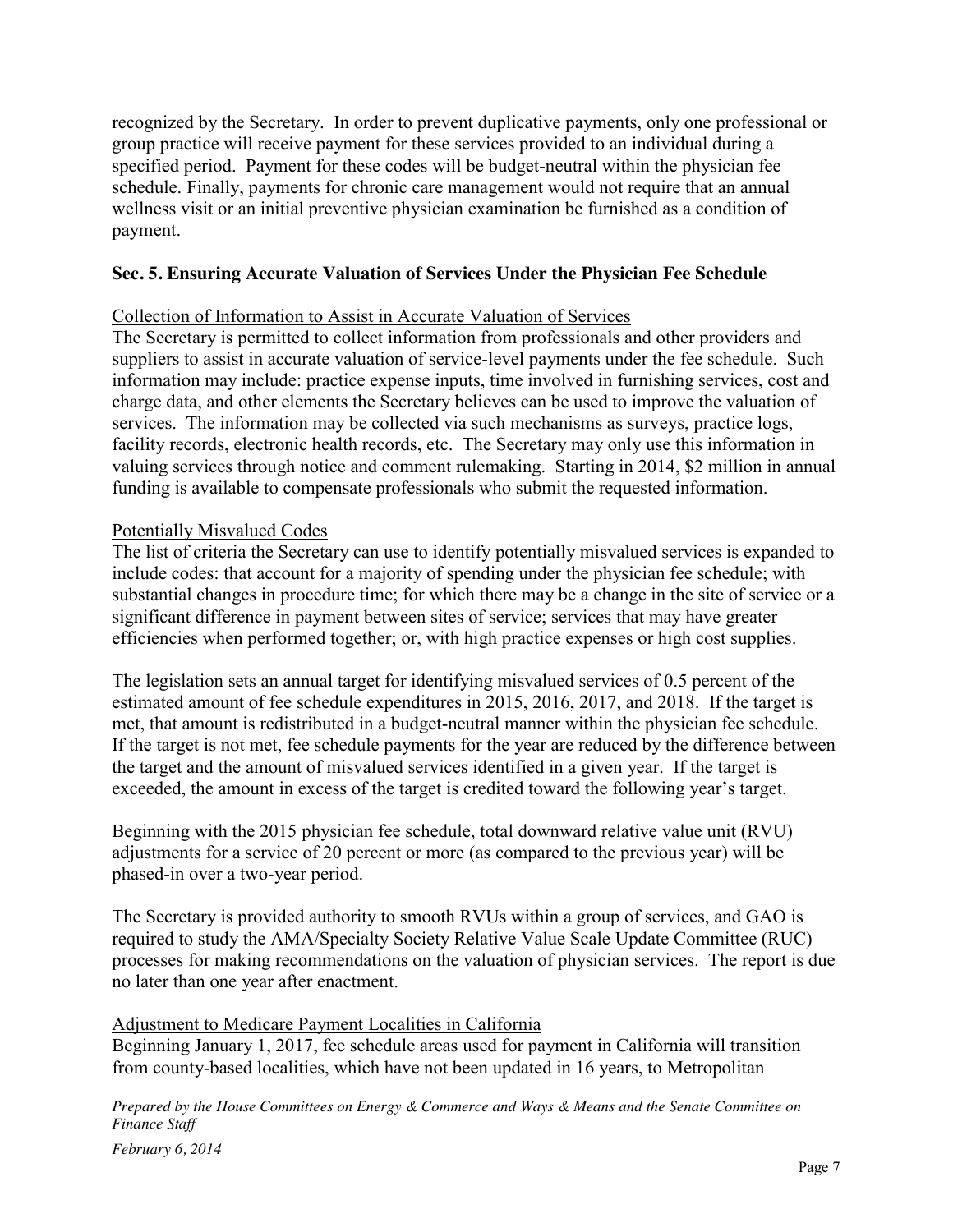Statistical Areas (MSAs), which are updated annually by the Office of Management and Budget (OMB) and used to organize and pay hospitals under the Medicare program. Payments for such areas shall transition over a six-year period. This modification would hold harmless professionals in certain transitional payment localities from negative payment adjustments.

# **Sec. 6. Promoting Evidence-Based Care**

## Selection of Appropriate Use Criteria

The Secretary is required to establish a program that promotes the use of appropriate use criteria (AUC) for advanced diagnostic imaging. In consultation with stakeholders, and no later than November 15, 2015, the Secretary will specify one or more AUC(s) from among those developed or endorsed by national professional medical specialty societies, taking into account whether such criteria have stakeholder consensus, are evidence-based, and are based on publicly available studies. The Secretary would not be permitted to develop or initiate the development of clinical practice guidelines or appropriate use criteria.

## Selection of Qualified Clinical Decision Support (CDS) Mechanisms

In consultation with stakeholders, and no later than April 1, 2016, the Secretary will identify and publish a list of qualified CDS mechanisms, at least one of which must be free of charge, that could be used by ordering professionals to consult with applicable appropriate use criteria. Such mechanisms may be included in or independent from certified EHR technology and must: make available the applicable AUC(s) and supporting documentation; indicate the AUC(s) being used when more than one is available; determine the extent to which an imaging order follows the AUC(s); provide documentation to the ordering professional that such consultation occurred; be updated to reflect revisions to the AUC(s); and meet applicable privacy and security standards. The mechanism may be required to provide feedback to the ordering professional regarding that professional's aggregate adherence to applicable AUC(s).

## Consultation with Qualified CDS Mechanisms

Beginning January 1, 2017, payment will only be made to the furnishing professional for an applicable advanced diagnostic imaging service if the claim for such service includes information: 1) showing that the ordering professional consulted with a qualified CDS mechanism; 2) as to whether the ordered service adheres to the applicable AUC(s); and 3) regarding the national provider identifier (NPI) of the ordering professional. The requirement to consult with AUC(s) does not apply to imaging services: ordered for an individual with an emergency medical condition as defined under EMTALA; paid under Part A; ordered by professionals for individuals attributed to a APM that meets certain criteria; or ordered by professionals who meet hardship criteria, such as lack of Internet access.

## Prior Authorization

Beginning with 2017, and in consultation with stakeholders, the Secretary will identify ordering professionals with low adherence to applicable AUC(s) ("outliers") based on two years of data. Beginning January 1, 2020, outlier physicians shall be subject to prior authorization for applicable imaging services. Not more than five percent of ordering physicians can be subject to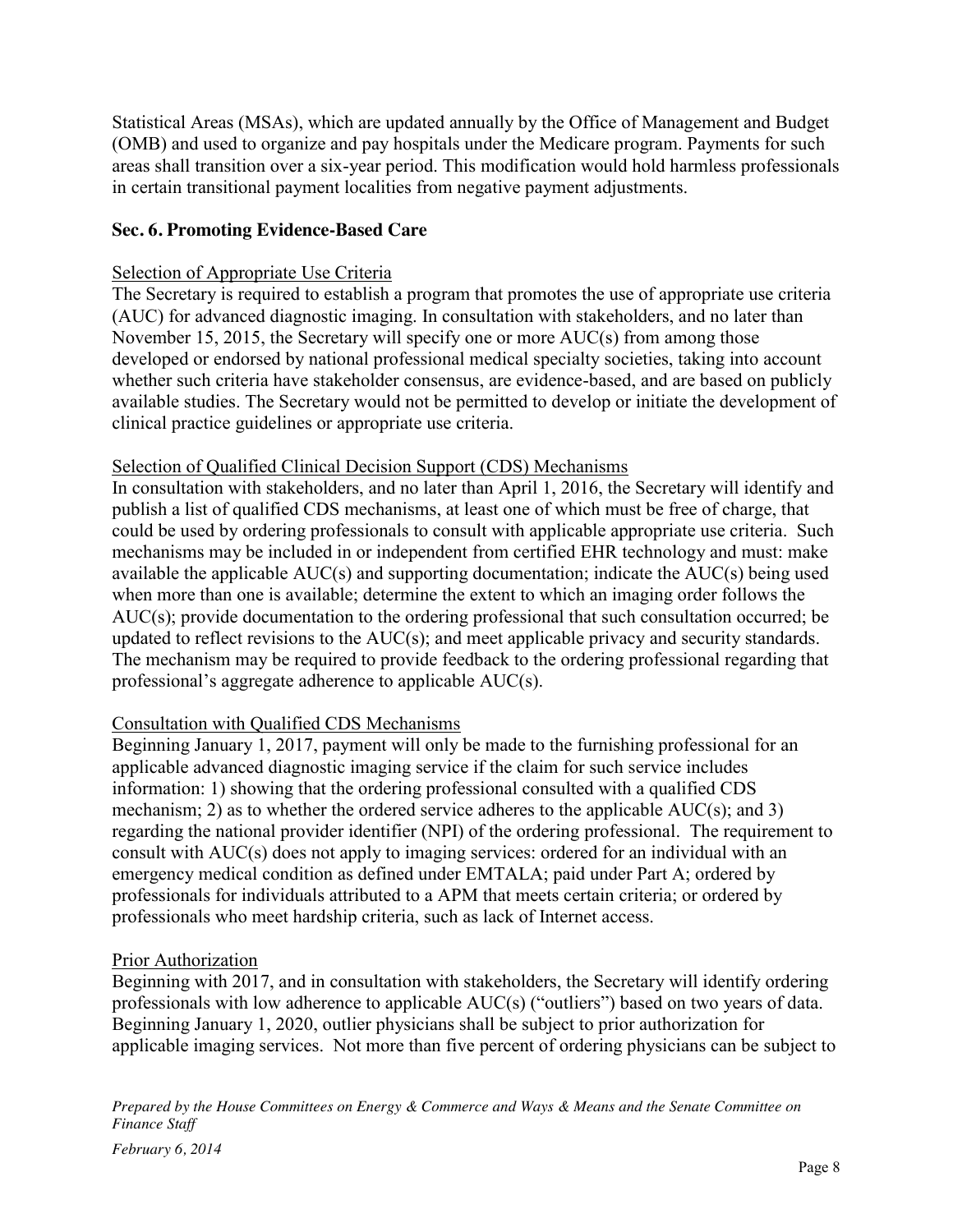prior authorization. The legislation provides CMS with \$5 million in each of 2019, 2020, and 2021 to carry out the prior authorization program.

GAO is required to provide a report to Congress no later than 18 months after enactment of this legislation regarding other Part B services for which the use of clinical decision support mechanism would be appropriate, such as radiation therapy and clinical diagnostic laboratory services.

## **Sec. 7. Empowering Beneficiary Choices through Access to Information on Physician Services**

Not later than July 1, 2015, for physicians and July 1, 2016, for other professionals, in addition to the quality and resource use information that would be posted through the MIPS, the Secretary is required to publish utilization and payment data for professionals on the Physician Compare website. With emphasis on the services a professional most commonly furnishes, such information will include the number of services furnished and submitted charges and payments for such services and will be searchable by the eligible professional's name, provider type, specialty, location, and services furnished.

The website will indicate, where appropriate, that information may not be representative of the eligible professionals entire patient population, variety of services furnished, or the health conditions of the individuals treated. Professionals will to have an opportunity to review and correct this information prior to its posting on the website.

## **Sec. 8. Expanding Claims Data Availability to Improve Care**

## Qualified Entities

Consistent with relevant privacy and security laws, entities that currently receive Medicare data for public reporting purposes (qualified entities, "QEs") will be permitted to provide or sell nonpublic analyses and claims data to physicians, other professionals, providers, medical societies, and hospital associations to assist them in their quality improvement activities or in developing APMs. Any data or analyses must be de-identified, though the provider accessing the data or analysis can receive identifiable information on the services furnished to his or her patient. QEs will be permitted to provide or sell non-public analyses to health insurers (who provide claims data to the QE) and self-insured employers (only for purposes of providing health insurance to their employees or retirees). Providers identified in such analyses will have an opportunity to review and submit corrections before the QE provides or sells the analysis to other entities.

To ensure the privacy, security, and appropriate use of Medicare claims information, QEs must: have a data use agreement with providers and entities to which they provide data; and be subject to an assessment for breach of such agreement. Further, providers and entities receiving data and analyses are prohibited from re-disclosing them or using them for marketing.

QEs that provide or sell analyses or data shall provide an annual report to the Secretary that provides an accounting of: 1) the analyses provided or sold, including the number of analyses